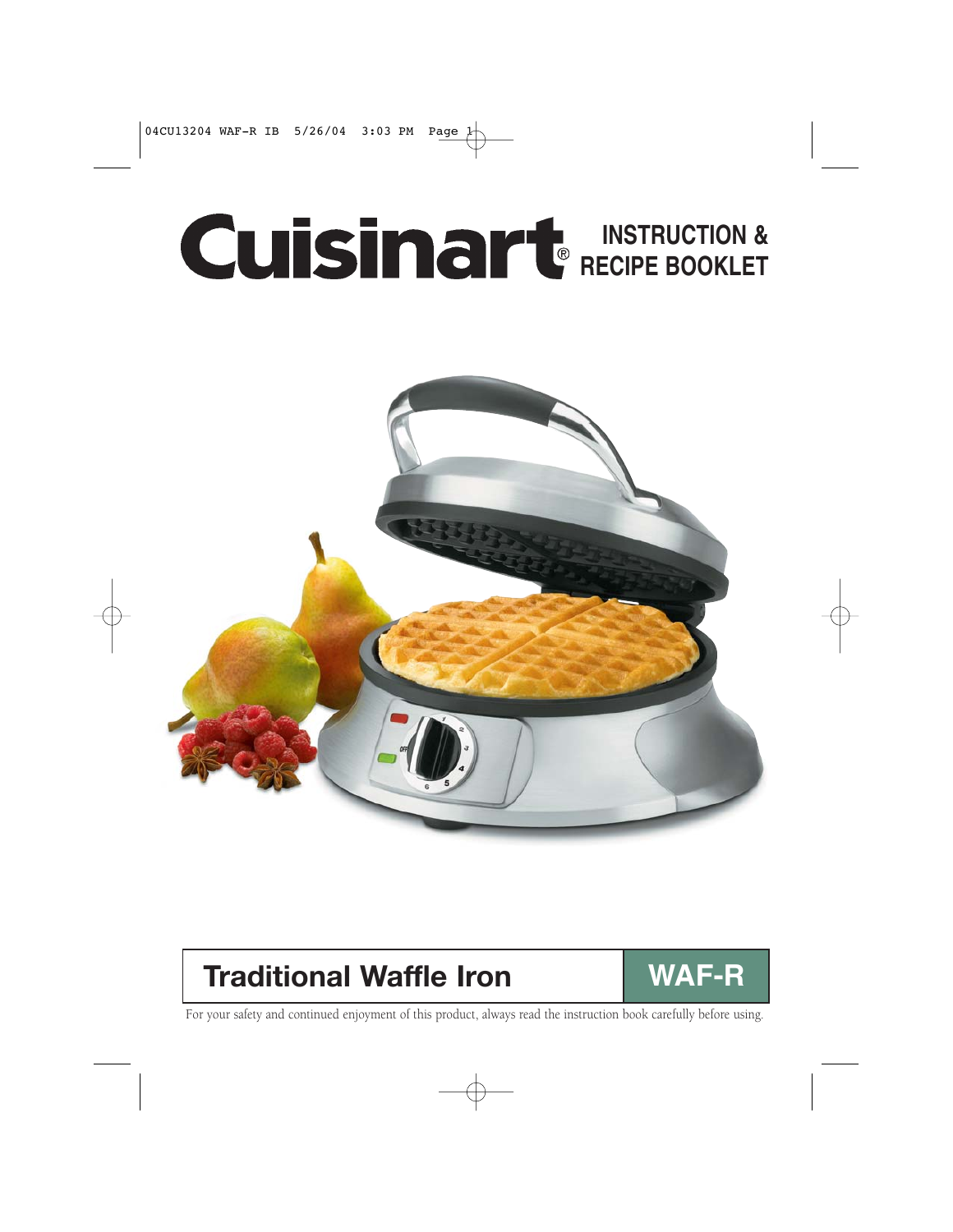# **IMPORTANT SAFEGUARDS**

When using an electrical appliance, basic safety precautions should always be followed, including the following:

- 1. **READ ALL INSTRUCTIONS.**
- 2. Do not touch hot surfaces. Use handles and knobs.
- 3. To protect against fire, electrical shock, and injury to persons, DO NOT IMMERSE CORD, PLUG, OR UNIT in water or other liquids.
- 4. Close supervision is necessary when any appliance is used by or near children.
- 5. Unplug from outlet when not in use and before cleaning. Allow to cool before putting on or taking off parts, and before cleaning appliance.
- 6. Do not operate any appliance with a damaged cord or plug or after the appliance malfunctions or has been damaged in any manner. Return appliance to the nearest Cuisinart Authorized Service Facility for examination, repair, or adjustment.
- 7. The use of accessory attachments not recommended by Cuisinart may result in fire, electrical shock, or injury to persons.
- 8. Do not use outdoors.
- 9. Do not let power cord hang over edge of table or counter, or touch hot surfaces.
- 10. Do not place on or near a hot gas or electric burner, or in a heated oven.
- 11. Unplug the unit when finished baking waffles.
- 12. Do not use appliance for other than intended use.
- 13. Always attach plug to appliance first, then plug cord into the wall outlet. To disconnect, turn control dial to OFF setting, then remove plug from the outlet.
- 14. Extreme caution must be used when moving an appliance containing hot oil or other hot liquids.
- 15. **WARNING:** TO REDUCE THE RISK OF FIRE OR ELECTRIC SHOCK, REPAIR SHOULD BE DONE ONLY BY AUTHORIZED PERSONNEL. NO USER SERVICEABLE PARTS ARE INSIDE.

# **SAVE THESE INSTRUCTIONS FOR HOUSEHOLD USE ONLY**

## **SPECIAL CORD SET INSTRUCTIONS**

A short power-supply cord is provided to reduce the risks resulting from becoming entangled in or tripping over a longer cord.

Longer extension cords are available and may be used if care is exercised in their use.

If a long extension cord is used, the marked electrical rating of the extension cord should be at least as great as the electrical rating of the appliance, and the longer cord should be arranged so that it will not drape over the countertop or tabletop where it can be pulled on by children or animals, or tripped over.

## **NOTICE:**

This appliance has a polarized plug (one blade is wider than the other). To reduce the risk of electric shock, this plug will fit in a polarized outlet only one way. If the plug does not fit fully in the outlet, reverse the plug. If it still does not fit, contact a qualified electrician. Do not modify the plug in any way.

# **TABLE OF CONTENTS**

| Important Safeguards Page 2    |  |
|--------------------------------|--|
| Introduction Page 3            |  |
| Parts and Features Page 3      |  |
| Before First Use  Page 3       |  |
| Operating Instructions  Page 3 |  |
| Cleaning and Care  Page 4      |  |
| Storage  Page 4                |  |
|                                |  |
| Suggested Toppings  Page 5     |  |
|                                |  |
| Warranty Page 11               |  |
|                                |  |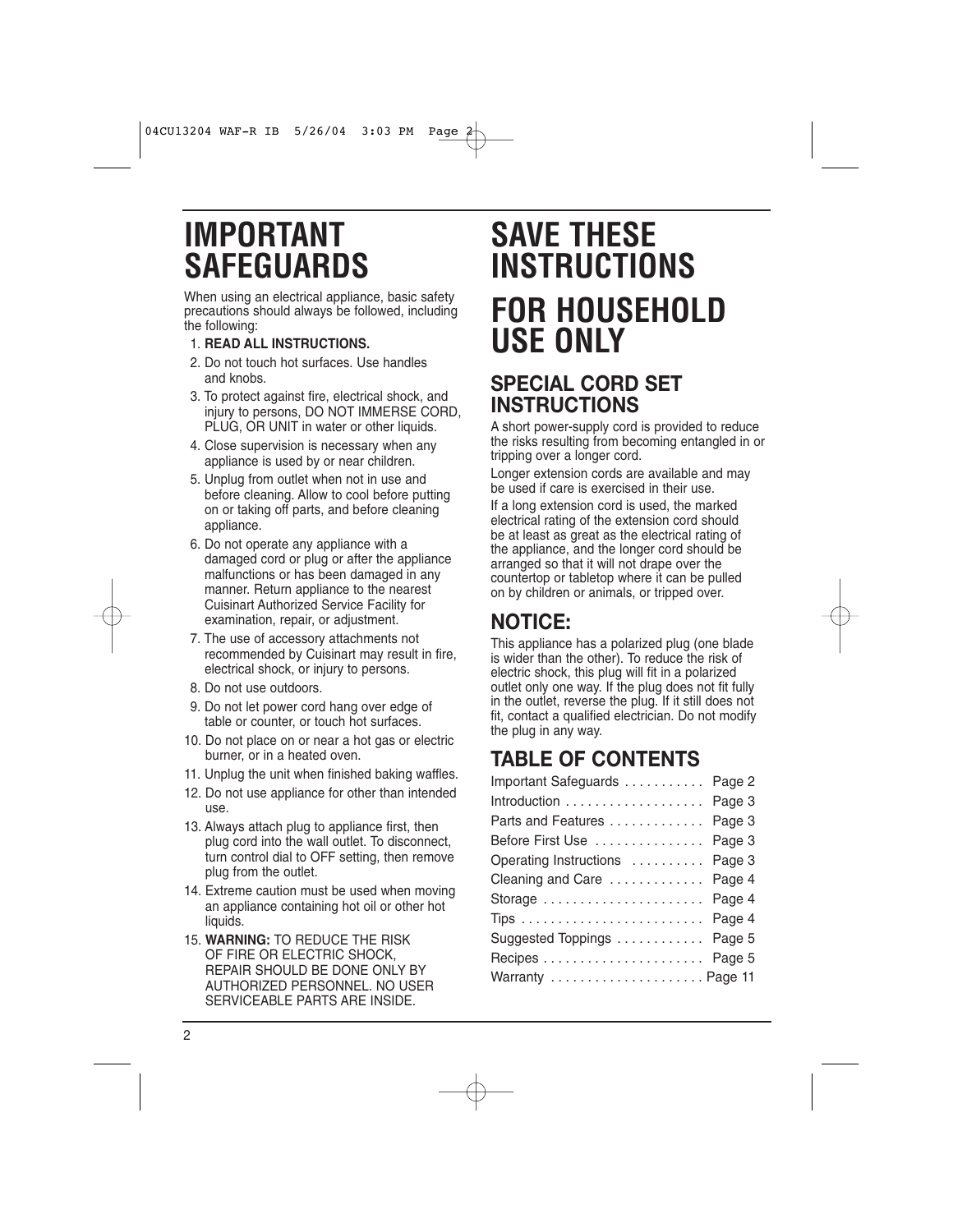### **INTRODUCTION**

Cuisinart has always had a flair for the dramatic, and your new Traditional Waffle Iron is one of the best examples yet! The look is solid – a cross between commercial and consumer, with brushed stainless steel that's upscale and elegant. Smooth, flared sides add style and catch drips for easy cleanups. You'll love the options that 6 browning settings provide, and the successful results that indicator lights and an audible tone guarantee. Plates are nonstick, so heat them up and get cooking! Enjoy great breakfasts and creative desserts. Happy waffling!

## **PARTS AND FEATURES**



- **1. Housing** Elegant brushed stainless steel cover and base with embossed Cuisinart logo.
- **2. Lid Handle** Polished die-cast handle with cool touch grip. Locks down for baking and storing.
- **3. Baking Plates** Die-cast aluminum plates bake one large traditional-style waffle.
- **4. Base Handles** Cool-touch plastic will not become hot while baking.
- **5. Control Dial** Six adjustable browning settings and OFF position.
- **6. Indicator Lights** Red indicator light signals power on; green indicator light signals when waffle iron is ready to bake and waffles are cooked and ready to eat.
- **7. Audible Signal (not shown)** Signals when waffle iron is ready to bake and waffles are cooked and ready to eat.
- **8. Storage (not shown)** Cord wraps under base and unit stands on back end for storing.
- **9. Rubber Feet (not shown)** Feet keep unit steady and won't mark countertop.

## **BEFORE THE FIRST USE**

Remove all packaging and any promotional labels or stickers from your waffle iron. Be sure that all parts (listed above, **Parts and Features**) of your new waffle iron have been included before discarding any packaging materials. You may want to keep the box and packing materials for use at a later date.

Before using your Cuisinart® Traditional Waffle Iron for the first time, wipe housing and waffle plates with a damp cloth to remove any dust from the warehouse or shipping.

**Note:** The Cuisinart® Traditional Waffle Iron has been treated with a special nonstick coating. Before the first use, we suggest you season the grids with cooking spray or flavorless vegetable oil. If using oil, apply oil with a paper towel or pastry brush. You may find it helpful to repeat this process before each use of the waffle iron.

# **OPERATING INSTRUCTIONS**

- 1. Place the closed waffle iron on a clean, flat surface where you intend to bake.
- 2. Plug the power cord in a standard electrical outlet.
- 3. Turn the control dial clockwise from the OFF position to the desired browning setting. Setting #1 for the lightest color waffles and setting #6 for the darkest color waffles. We recommend using setting #3 or #4 for golden brown waffles.



The red indicator light will turn on to signal power. Allow the waffle iron to preheat. When the waffle iron has reached desired temperature, the green indicator light will turn on and the audible tone will sound. You are now ready to begin baking.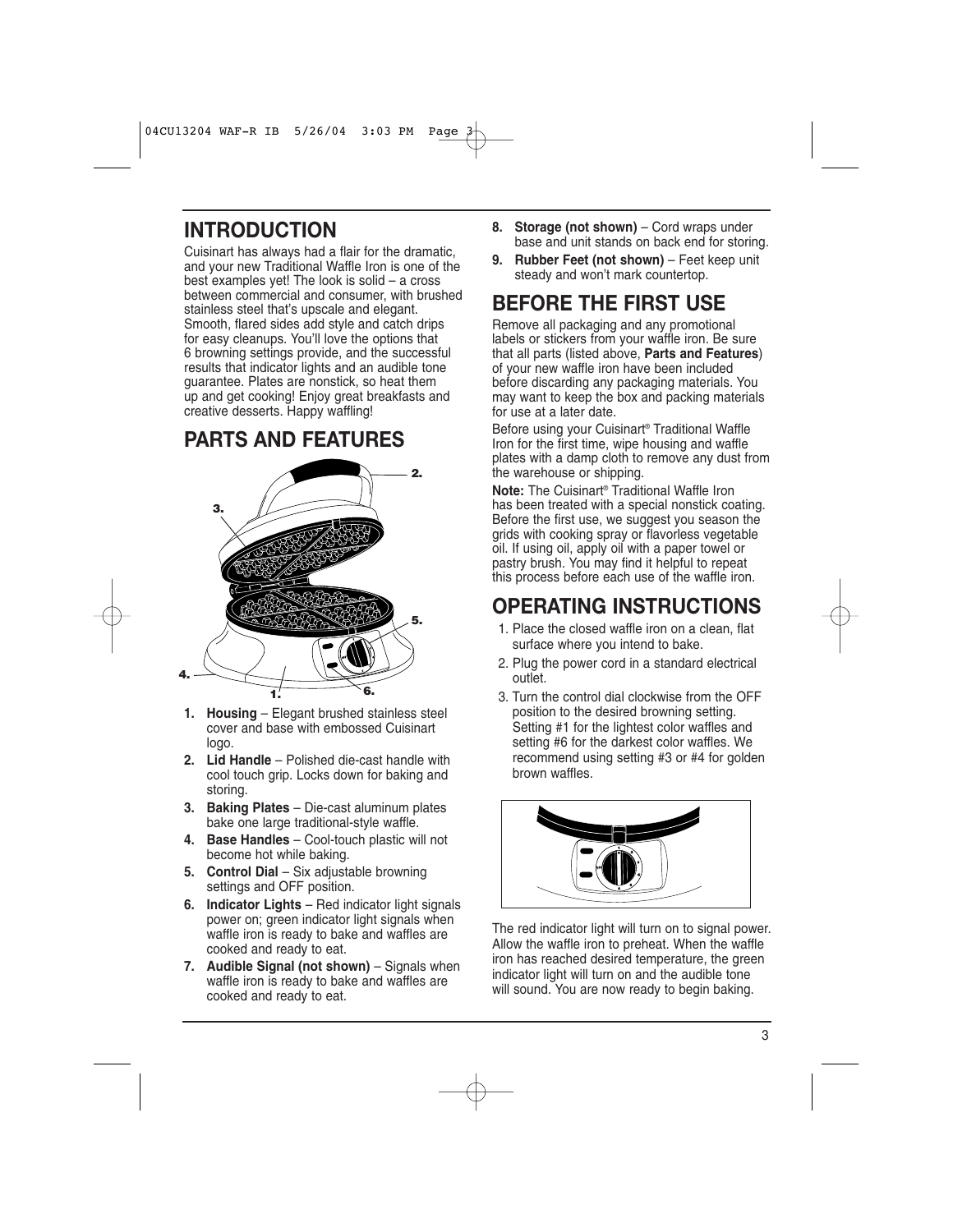**Note:** The first time you use your waffle iron it may have a slight odor and may smoke a bit. This is normal, and common to appliances with a nonstick surface.

4. Lift lid of waffle iron by grasping the handle and pushing back and up in one fluid motion. Lid will stay open at 105° position until you lower it.



- 5. Pour batter onto the center of the lower waffle grid. Use a heat-proof spatula to spread batter evenly over the grids. Close the lid. The waffle iron will automatically latch shut when you lower the lid. The green light will turn off but the red light will stay illuminated.
- 6. Baking time is determined by the browning level that you chose in Step 3. It may take up to 4 minutes to bake your waffle on setting #6.
- 7. When the waffle is ready to eat, the green light will turn on and the audible tone will sound. Remove the waffle by gently loosening the edges with a heat-proof plastic spatula or wooden spatula. Never use metal utensils, as they will damage the nonstick coating.
- 8. When you are finished baking, turn the control dial counterclockwise to the OFF setting. The red indicator light will turn off. Unplug the power cord from the wall outlet. Allow the waffle iron to cool down completely before handling.

## **CLEANING AND CARE**

Once you have finished baking, turn the control dial to the OFF position and remove plug from electrical outlet. Leave top lid open so grids begin to cool. Allow waffle iron to cool down completely before handling.

Never take your waffle iron apart for cleaning. Simply brush crumbs from grooves, and absorb any excess cooking oil by wiping with a dry cloth or paper towel.

You may clean the grids by wiping with a damp cloth to prevent staining and sticking from batter or oil buildup. **Be certain grids have cooled completely before cleaning.** If batter adheres to plates, simply pour a little cooking oil onto the baked batter and let stand approximately 5 minutes, thus allowing it to soften for easy removal.

To clean exterior, wipe with a soft dry cloth. Never use an abrasive cleanser or harsh pad. NEVER IMMERSE CORD, PLUG OR UNIT IN WATER OR OTHER LIQUID.

# **STORAGE**

Store with cord wrapped securely under base. For compact storage, stand waffle iron on back end with control panel facing up. The waffle iron has been designed with a special latching feature so the lid stays closed during storage



## **TIPS TO MAKE PERFECT WAFFLES**

We recommend setting #3 or #4 for golden brown waffles, either from mix or homemade.

If you prefer crisper, darker waffles, increase the browning control. For lighter waffles decrease the browning control.

For evenly filled waffles, pour the batter onto the center of the lower grid and spread out evenly to the edges. The entire lower grid should be filled.

We recommend using 1/3–1/2 cup batter per waffle for evenly filled waffles.

Waffles are best when made to order, but baked waffles may be kept warm in a 200°F oven. Place in a baking pan or wrap in foil while in the oven. Waffles wrapped in foil may lose their crispiness.

Baked waffles may be frozen. Allow to cool completely, then place in plastic food storage bag. Use waxed paper to keep waffles separated. Reheat in a toaster or toaster oven when ready to use.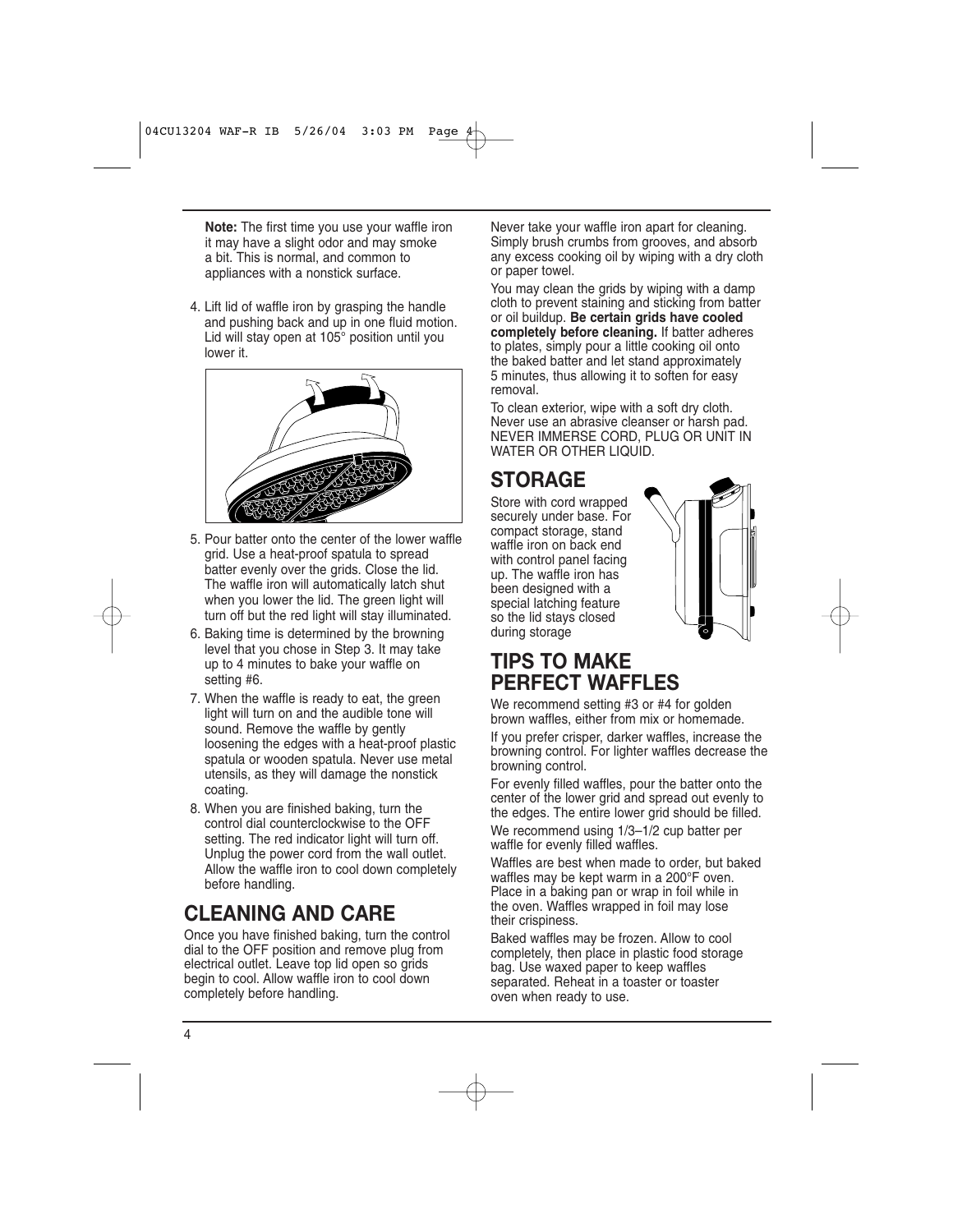### **SUGGESTED TOPPINGS**

Maple syrup, fruit syrups

Warm fruit compote, fruit sauce

Fresh berries, chopped fruit

Chopped nuts

Powdered sugar

Whipped cream

Ice cream, sorbet

Chocolate sauce

Fruited yogurt

## **RECIPES**

#### **BASIC WAFFLES**

Fresh, homemade waffles make breakfast a special occasion. Freeze the extras to use when time is scarce.

Makes 8 waffles

- **2 cups all-purpose flour**
- **2 tablespoons granulated sugar**
- **1** tablespoon baking powder<br>1/2 teaspoon baking soda
- **1/2 teaspoon baking soda**
- **1/2 teaspoon salt**
- **1-3/4 cups reduced-fat milk**
- **6 tablespoons vegetable oil**
- **2 large eggs**

Place ingredients in a large mixing bowl and combine until well blended and smooth. Let batter rest 5 minutes before using. Preheat your Cuisinart® Waffle Iron on setting #3.

When preheated, green indicator light will illuminate. Pour 1/3 cup batter onto the center of the lower grid; spread batter using a heatproof spatula to within 1/2 inch of the edge of the grid. Close lid of waffle iron – green indicator light will turn off. When green indicator light turns on again, waffle is ready. Open lid and carefully remove baked waffle. Repeat with remaining batter. For best results, serve immediately.

Nutritional information per waffle: Calories 214 (44% from fat) • carb. 24g • pro. 6g • fat 10g • sat. fat 2g • chol. 46mg • sod. 280mg • calc.71mg • fiber 1g • calc. 177mg • fiber 1g

#### **CHOCOLATE BROWNIE WAFFLES**

A treat for breakfast or dessert.

Makes 6 waffles

- **1 cup all-purpose flour**
- **6 tablespoons granulated sugar**
- **1/3 cup unsweetened cocoa powder**
- **1-1/2 teaspoons baking powder**
- **1/4 teaspoon baking soda**
- **1/4 teaspoon salt**
- **1/4 teaspoon cinnamon**
- **1 cup reduced-fat milk (may use evaporated fat-free milk)**
- **1** large egg, lightly beaten<br>**1/2** teaspoon vanilla extract
- **1/2 teaspoon vanilla extract**
- **4 tablespoons unsalted butter, melted, cooled slightly**
- **1/3 cup semi-sweet mini chocolate morsels**
- **1/4 cup (1 ounce) finely chopped walnuts or pecans**

Place the flour, sugar, cocoa powder, baking powder, baking soda, salt, and cinnamon in a medium bowl; stir with a whisk to blend. Add the milk, egg and vanilla. Stir with a whisk until well blended and smooth. Stir in melted butter. Let batter stand 5 minutes. Preheat Cuisinart® Waffle Iron on setting #4.

When preheated, green indicator light will illuminate. Stir chocolate morsels and chopped walnuts/pecans into batter. Pour 1/3 cup batter onto center of the lower grid. Let batter spread out from center slightly – for 5 to 10 seconds. Close lid of waffle iron – green indicator light will turn off. When green indicator light turns on again, waffle is ready. Remove waffle using a heatproof plastic spatula. Repeat with remaining batter. For best results, serve immediately.

Nutritional analysis per waffle: Calories 322 (44% from fat) • carb. 40q • pro. 7q • fat 16g • sat. fat 7g • chol. 59mg • sod. 238mg • calc. 73mg • fiber 3g

#### **APPLE WALNUT WAFFLES**

Stir a teaspoon of cinnamon into maple syrup and warm to serve with Apple Walnut Waffles.

Makes 8 waffles

- **3 tablespoons packed brown sugar**
- **1-1/3 cups unbleached all-purpose flour**
- **1/4 cup whole wheat flour**
- cup honey toasted wheat germ
- **1 tablespoon baking powder**
- **1/2 teaspoon salt**
- **1-1/2 cups lowfat milk**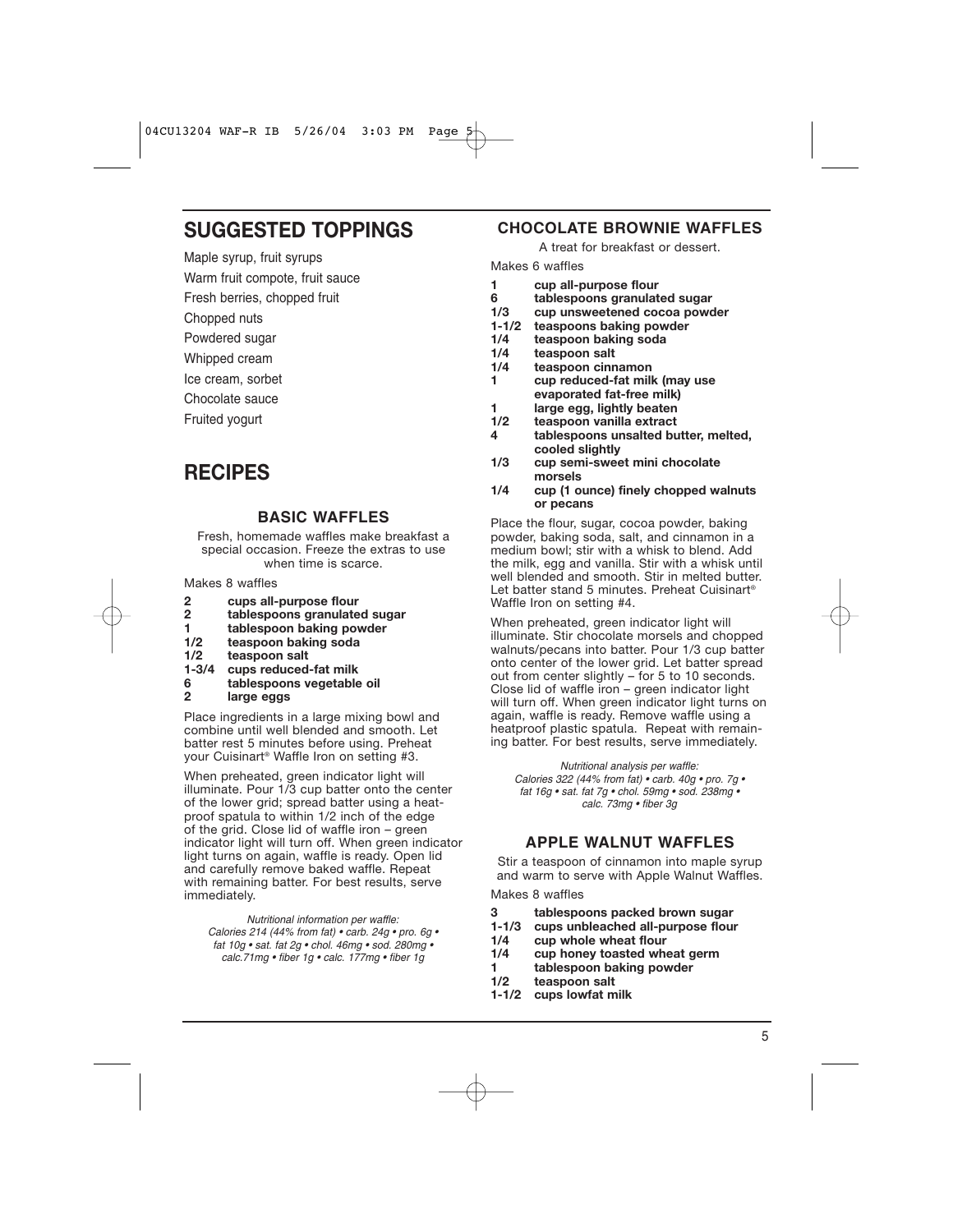- **2 large eggs, lightly beaten**
- **1/3 cup vegetable oil**
- **1/2 teaspoon vanilla extract**
- **1 cup finely diced or shredded apple (1 apple, 8 ounces, peeled & cored)**
- **1/2 cup finely chopped walnuts**

Crumble the brown sugar into a medium bowl to remove all lumps. Add the flours, wheat germ, baking powder and salt. Stir to blend. In another bowl, combine the milk, eggs, oil, and vanilla; stir with a whisk. Add the wet mixture to the dry mixture and stir until smooth. Stir in the apple and walnuts. Let batter rest 5 minutes before using. Preheat your Cuisinart® Waffle Iron on setting #3.

When preheated, green indicator light will illuminate. Pour 1/3 cup batter onto the center of the lower grid; spread batter using a heat-proof spatula to within 1/2 inch of the edge of the grid. Close lid of waffle iron – green indicator light will turn off. When green indicator light turns on again, waffle is ready. Open lid and carefully remove baked waffle. Repeat with remaining batter. For best results, serve immediately.

> Nutritional Information per waffle: Calories 305 • carb. 33g • pro. 7g • fat 16g • sat fat 2g • chol. 57mg • sod. 319mg • calc. 85mg • fiber 2g

#### **NUTTY WHEAT WAFFLES**

Wholesome wheat flavor combines with crunchy nuts for a delicious breakfast. brunch or snack. Top with warm syrup or fruit compote.

Makes 10 waffles

- **1-1/2 cups all-purpose flour**
- **1/2 cup whole wheat flour**
- **2 tablespoons granulated sugar**
- **1** tablespoon baking powder<br>1/2 teaspoon salt
- **1/2 teaspoon salt**
- **2 cups reduced-fat milk**
- **6 tablespoons vegetable oil**
- **2 large eggs**
- **1/2 cup finely chopped nuts, such as pecans, walnuts, almonds or hazelnuts**

Place ingredients in a large mixing bowl and combine until well blended and smooth. Let batter rest 5 minutes before using. Preheat your Cuisinart® Waffle Iron on setting #3.

When preheated, green indicator light will illuminate. Pour 1/3 cup batter onto the center of the lower grid; spread batter using a heat-proof spatula to within 1/2 inch of the edge of the grid. Close lid of waffle iron – green indicator light will turn off. When green indicator light turns on again, waffle is ready. Open lid and carefully remove baked waffle. Repeat with remaining batter. For best results, serve immediately.

Nutritional information per waffle: Calories 228 (55% from fat)  $\cdot$  carb. 21g  $\cdot$  pro. 5g  $\cdot$ fat 14g • sat. fat 2g • chol. 46mg • sod. 225mg • calc. 81mg • fiber 1g

#### **CINNAMON PECAN WAFFLES**

Top these tasty waffles with warm maple syrup and fresh fruit.

Makes 10 waffles

- **2 tablespoons packed light brown sugar**
- **2 cups all-purpose flour**
- **1** tablespoon baking powder<br>**1-1/2** teaspoons ground cinname
- **1-1/2 teaspoons ground cinnamon**
- **1/2 teaspoon baking soda**
- **1/2 teaspoon salt**
- **1-3/4 cups lowfat fat milk**
- **6 tablespoons vegetable oil**
- **2 large eggs, lightly beaten**
- **1 cup chopped pecans**

Crumble the brown sugar to remove all lumps and place in a medium, mixing bowl with the flour, baking powder, cinnamon, baking soda, and salt. Add the milk, oil and eggs; stir until blended and smooth. Stir in the chopped pecans. Let batter rest 5 minutes before using. Preheat your Cuisinart® Waffle Iron on setting #3.

When preheated, green indicator light will illuminate. Pour 1/3 cup batter onto the center of the lower grid; spread batter using a heat-proof spatula to within 1/2 inch of the edge of the grid. Close lid of waffle iron – green indicator light will turn off. When green indicator light turns on again, waffle is ready. Open lid and carefully remove baked waffle. Repeat with remaining batter. For best results, serve immediately.

> Nutritional Information per waffle: Calories 283 • carb. 26g • pro. 6g • fat 18g • sat fat 2g • chol 46mg • sod. 277mg • calc. 71 mg • fiber 2g

#### **BANANA WALNUT WAFFLES**

Classic waffle for a weekend brunch – top with warm syrup.

Makes 8 waffles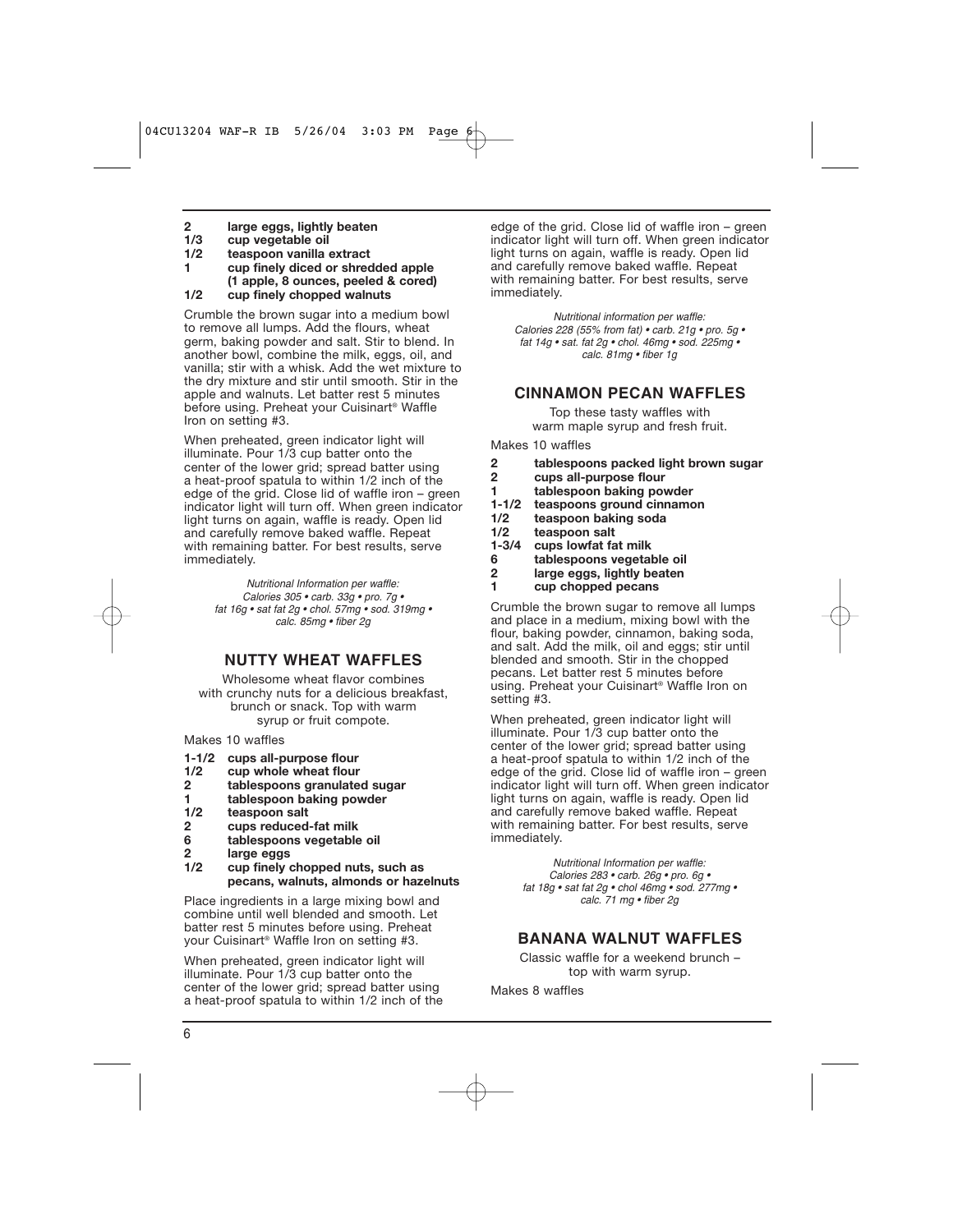- **2 cups unbleached flour**
- **2 tablespoons granulated sugar**
- **1 tablespoon baking soda**
- **1/2 teaspoon salt**
- **2 eggs, lightly beaten**
- **6 tablespoons vegetable oil**
- **1 cup vanilla yogurt, lowfat**
- **3/4 cup whole milk**
- **1 cup banana, mashed**
- **1/2 cup walnuts, chopped**

Combine flour, sugar, baking soda, and salt in a mixing bowl and stir to combine. In a separate bowl whisk together the eggs and oil and stir into dry ingredients. Stir in yogurt. Add milk and stir until mixture is a smooth batter. Stir in banana and walnuts until incorporated. Let batter rest 5 minutes before using. Preheat your Cuisinart® Waffle Iron on setting #3.

When preheated, green indicator light will illuminate. Pour 1/2 cup of batter onto the center of the lower grid. Allow batter to spread toward edges for 5 seconds. Close lid of waffle iron – green indicator light will turn off. When green indicator light turns on again, waffle is ready. Open lid and carefully remove baked waffle. Repeat with remaining batter. For best results, serve immediately.

> Nutritional information per waffle: Calories 334 • carb. 37g • pro. 8g • fat 18g • sat fat 3g • chol 58mg • sod. 604mg • calc. 95mg • fiber 1g

#### **PUMPKIN WALNUT WAFFLES**

For a change, you may substitute dried cranberries, raisins or even mini chocolate morsels for the walnuts.

Makes 9 waffles

- 
- **1-3/4 cups reduced-fat milk 3/4 cup solid pack pumpkin**
- **(not pumpkin pie filling)\***
- **6 tablespoons vegetable oil**
- **2 large eggs, lightly beaten**
- **2-1/4 cups all-purpose flour**
- **1/4 cup packed light brown sugar**
- **4 teaspoons baking powder**
- **1 teaspoon ground cinnamon**
- **1/2 teaspoon baking soda**
- teaspoon salt
- **3/4 cup chopped walnuts**

Place the milk, pumpkin, oil, and eggs in a bowl. Stir to blend; reserve. Place the flour in a large bowl. Crumble the brown sugar to remove the lumps; add to the flour along with the baking powder, cinnamon, baking soda, and salt. Stir to blend. Add the liquid ingredients and whisk until smooth. Let batter rest 5 minutes before using. Preheat your Cuisinart® Waffle Iron on setting #3.

When preheated, green indicator light will illuminate. Stir walnuts into batter. Pour 1/3 cup batter onto the center of the lower grid. Allow batter to spread toward edges for 5 seconds. Close lid of waffle iron – green indicator light will turn off. When green indicator light turns on again, waffle is ready. Open lid and carefully remove baked waffle. Repeat with remaining batter. For best results, serve immediately.

\*This is a little less than 1/2 of a 15-ounce can. Measure out 3/4 cup of the remaining pumpkin and freeze to make these at another time.

> Nutritional Information per waffle: Calories 307 • carb. 30g • pro. 8g • fat 18g • sat fat 3g • chol 51mg • sod. 269 mg • calc. 86 mg • fiber 2g

#### **OATMEAL RAISIN WAFFLES**

These waffles taste like an oatmeal raisin cookie. They are delicious when spread with apple butter.

Makes 6 waffles

- **3 tablespoons packed light brown sugar**
- cups all-purpose flour
- **1 cup oatmeal (regular rolled oats, not quick oats)**
- **2 teaspoons ground cinnamon**
- **1-1/2 teaspoons baking powder**
- **1 teaspoon baking soda**
- **1/2 teaspoon salt 1-1/2 cups buttermilk**
- 
- **2 large eggs, lightly beaten**
- **6 tablespoons vegetable oil (you may substitute unsalted butter, melted and cooled)**
- **1/2 teaspoon vanilla extract**
- **2/3 cup raisins**

Crumble the brown sugar to remove any lumps and place in a medium bowl with flour, oatmeal, cinnamon, baking powder, baking soda, and salt. Stir to blend. Add buttermilk, eggs, oil, and vanilla. Stir until well blended and smooth. Stir in raisins. Let batter rest 5 minutes before using. Preheat your Cuisinart® Waffle Iron on setting #3.

When preheated, green indicator light will illuminate. Pour a scant 1/2 cup of batter onto the center of the lower grid; spread batter using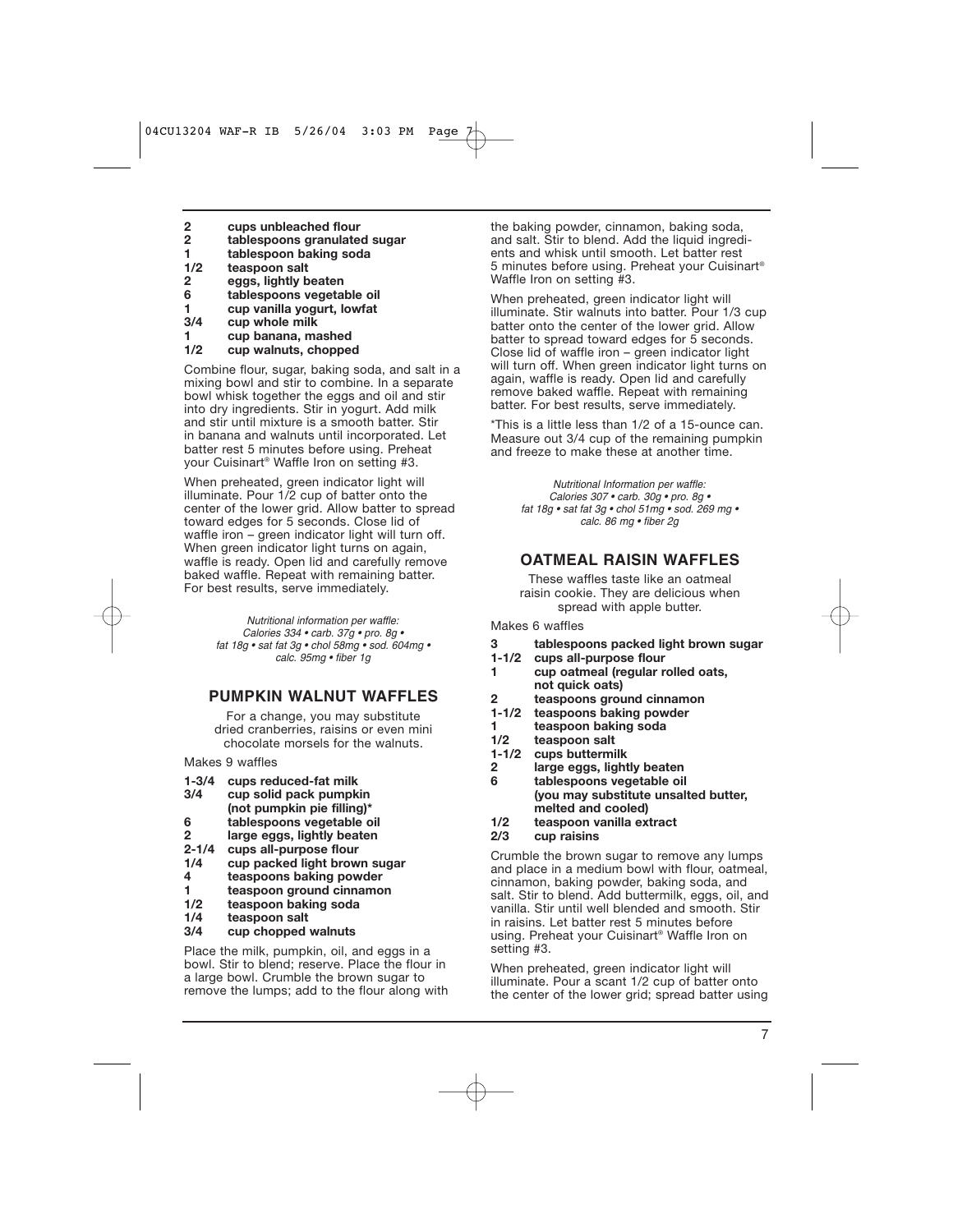a heat-proof spatula to within 1/2 inch of the edge of the grid. Close lid of waffle iron – green indicator light will turn off. When green indicator light turns on again, waffle is ready. Open lid and remove baked waffle. Repeat with remaining batter. For best results, serve immediately.

> Nutritional Information per waffle: Calories 417 • carb. 58g • pro. 10g • fat 17g • sat fat 2g • chol 73mg • sod.  $526$ mg • calc. 115mg • fiber 3g

#### **LEMON WAFFLES**

These waffles are a fresh change – if you want, add blueberries for Lemon Blueberry Waffles.

Makes 10 waffles

- **1-1/2 cups unbleached flour**
- **6 tablespoons granulated sugar**
- **2 teaspoons baking soda**
- **1/2 teaspoon salt**
- **2 eggs**
- **1 cup buttermilk**
- **1 teaspoon pure vanilla extract**
- **2 tablespoons fresh lemon juice**
- **1 tablespoon lemon zest**
- **6 tablespoons unsalted butter, melted 1 cup vanilla yogurt**

Place flour, sugar, baking soda, and salt in mixing bowl and stir to combine. In a second bowl, whisk eggs, buttermilk, and vanilla until blended. Stir wet mixture into dry ingredients. Stir in lemon juice and zest. Fold in melted butter and then vanilla yogurt with a rubber spatula or wooden spoon. Let batter rest a few minutes before using. Preheat your Cuisinart® Waffle Iron on setting #3.

When preheated, green indicator light will illuminate. Pour 1/2 cup of batter onto the center of the lower grid. Allow batter to spread toward edges for 5 seconds. Close lid of waffle iron – green indicator light will turn off. When green indicator light turns on again, waffle is ready. Open lid and carefully remove baked waffle. Repeat with remaining batter. For best results, serve immediately.

**Variations:** For lemon ginger waffles, add 1 tablespoon of grated fresh ginger to the batter with the juice and zest. For lemon blueberry waffles add 1 cup of blueberries to the batter as the last ingredient.

> Nutritional information per waffle: Calories 203 • carb. 27g • pro. 5g • fat 9g • sat fat 5g • chol 63 mg • sod. 274mg • calc. 78mg • fiber 1g

#### **SUPER MULTIGRAIN WAFFLES**

High in protein, these crispy waffles have a nice texture and pleasant flavor – you would never know they are also good for you.

Makes 9 waffles

- **1 cup whole wheat flour**
- cup unbleached flour
- **1/2 cup old-fashioned oats**
- **1 teaspoon baking powder**
- **1 teaspoon baking soda**
- **1/2 teaspoon salt**
- **2 eggs, lightly beaten**
- **1 cup soy milk**
- **2 tablespoons pure maple syrup**
- **1 teaspoon vanilla extract**
- **6 tablespoons unsalted butter, melted**
- **2 tablespoons flaxseed oil**
- **1 cup lowfat plain yogurt**
- **1/2 cup pecans or walnuts, finely chopped**

Place whole wheat flour, unbleached flour, oats, baking powder, baking soda, and salt in mixing bowl and stir to combine. In a separate bowl stir together eggs, soy milk, syrup, and vanilla and add to the dry ingredients. Stir in butter, flaxseed oil, and yogurt/cottage cheese. Finally stir chopped nuts into batter. Let batter rest 5 minutes before using. Preheat your Cuisinart® Waffle Iron on setting #3.

When preheated, green indicator light will illuminate. Pour 1/2 cup of batter onto the center of the lower grid. Allow batter to spread toward edges for 5 seconds. Close lid of waffle iron - green indicator light will turn off. When green indicator light turns on again, waffle is ready. Open lid and carefully remove baked waffle. Repeat with remaining batter. For best results, serve immediately.

> Nutritional information per waffle with yogurt: Calories 183 • carb. 23g • pro. 8g • fat 7g • sat fat 1g • chol 48mg • sod. 325mg • calc. 83mg • fiber 2g

> With 1%-cottage cheese: Calories 197 • carb. 24g • pro.10g • fat 7g • sat fat 1g • chol 48mg • sod. 408mg • calc. 50mg • fiber 3g

#### **CHOCOLATE BUTTERMILK WAFFLES**

Chocolate Waffles make a great base for an ice cream sundae with fudge sauce.

Makes 8 waffles

- **1-1/2 cups unbleached flour**
- **1/2 cup unsweetened cocoa, sifted**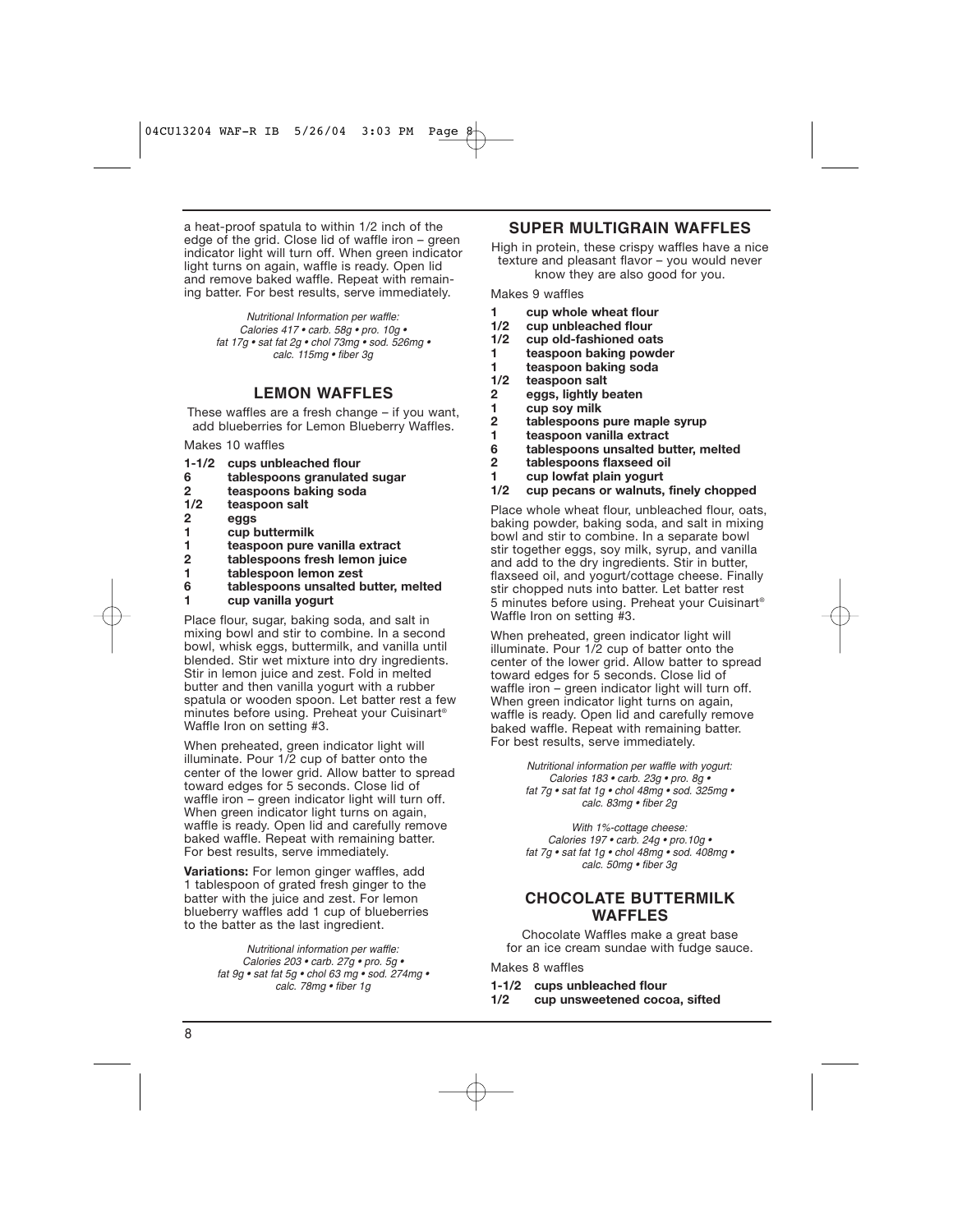- **2 tablespoons granulated sugar**
- **2 tablespoons light brown sugar, packed**
- **2 teaspoons baking soda**
- **1/2 teaspoon salt**
- **2 eggs, lightly beaten**
- **1 teaspoon vanilla extract**
- **6 tablespoons unsalted butter, melted**
- **1 cup buttermilk**
- **1 cup lowfat yogurt (plain or vanilla)**
- **1 cup semi sweet chocolate chips**

Place flour, cocoa, sugars, baking soda, and salt in a medium mixing bowl. Stir to combine. Stir in eggs, vanilla, butter, buttermilk, and yogurt successively, making sure each ingredient is incorporated well. Finally stir chocolate chips into batter. Let batter rest 5 minutes before using. Preheat your Cuisinart® Waffle Iron on setting #3.

When preheated, green indicator light will illuminate. Pour 1/2 cup of batter onto the center of the lower grid. Allow batter to spread toward edges for 5 seconds. Close lid of waffle iron – green indicator light will turn off. When green indicator light turns on again, waffle is ready. Open lid and carefully remove baked waffle. Repeat with remaining batter. For best results, serve immediately.

> Nutritional information per waffle: Calories 400 • carb. 50g • protein 8g • fat 19g • sat fat 11g • chol 79 mg • sod. 490mg • calc. 106mg • fiber 6g

#### **WHOLE WHEAT BERRY WAFFLES**

Any type of berry will work for this versatile waffle.

Makes 8 waffles

- **1-1/4 cups unbleached flour**
- **3/4 cup whole wheat flour**
- **2 tablespoons granulated sugar**
- **1 tablespoon baking powder**
- **1 teaspoon salt**
- **2 eggs, lightly beaten**
- **1-3/4 cups whole milk**
- **6 tablespoons unsalted butter, melted**
- **1 teaspoon pure vanilla extract**
- **3/4 cup blueberries or any variety of berry, fresh or frozen**
- **1** teaspoon orange zest<br>**1/2** cup pecans, chopped
- cup pecans, chopped

Place both flours, sugar, baking powder, and salt in a mixing bowl and stir to combine. In a separate bowl whisk together eggs, milk and vanilla and stir into dry ingredients until mixture resembles a smooth batter. Stir in melted and cooled butter. Carefully stir in blueberries,

orange zest, and pecans. Let batter rest 5 minutes before using. Preheat your Cuisinart® Waffle Iron on setting #3.

When preheated, green indicator light will illuminate. Pour 1/2 cup of batter onto the center of the lower grid. Allow batter to spread toward edges for 5 seconds. Close lid of waffle iron – green indicator light will turn off. When green indicator light turns on again, waffle is ready. Open lid and carefully remove baked waffle. Repeat with remaining batter. For best results, serve immediately.

> Nutritional information per waffle: Calories 225 • carb. 31g • pro. 8g • fat 8g • sat fat 2g • chol 60mg • sod. 747mg • calc. 80mg • fiber 3g

#### **VANILLA YOGURT PECAN WAFFLES**

These waffles have a subtle, nutty sweetness and are nice and crispy.

Makes 8 waffles

- **1 cup unbleached flour**
- **1 cup whole wheat flour**
- **3 tablespoons light brown sugar, firmly packed**
- **2 teaspoons baking soda**
- **1/2 teaspoon cinnamon**
- **1/2 teaspoon salt**
- **2 eggs, lightly beaten**
- **1 teaspoon vanilla extract**
- **6 tablespoons unsalted butter, melted**
- **1 cup lowfat vanilla yogurt**
- **1 cup reduced-fat milk**
- **1/2 cup pecans, chopped**

Place both flours, sugar, baking soda, cinnamon, and salt in a mixing bowl and stir to combine. Stir eggs and vanilla together and then stir into dry ingredients. Stir butter, yogurt, and milk into mixture successively until it resembles a smooth batter. Finally stir in chopped pecans. Let batter rest 5 minutes before using. Preheat your Cuisinart® Waffle Iron on setting #3.

When preheated, green indicator light will illuminate. Pour 1/2 cup of batter onto the center of the lower grid. Allow batter to spread toward edges for 5 seconds. Close lid of waffle iron – green indicator light will turn off. When green indicator light turns on again, waffle is ready. Open lid and carefully remove baked waffle. Repeat with remaining batter. For best results, serve immediately.

> Nutritional information per waffle: Calories 306 • carb. 34g • pro. 8g • fat 16g • sat fat 7g • chol 80mg • sod. 474mg • calc. 109mg • fiber 3g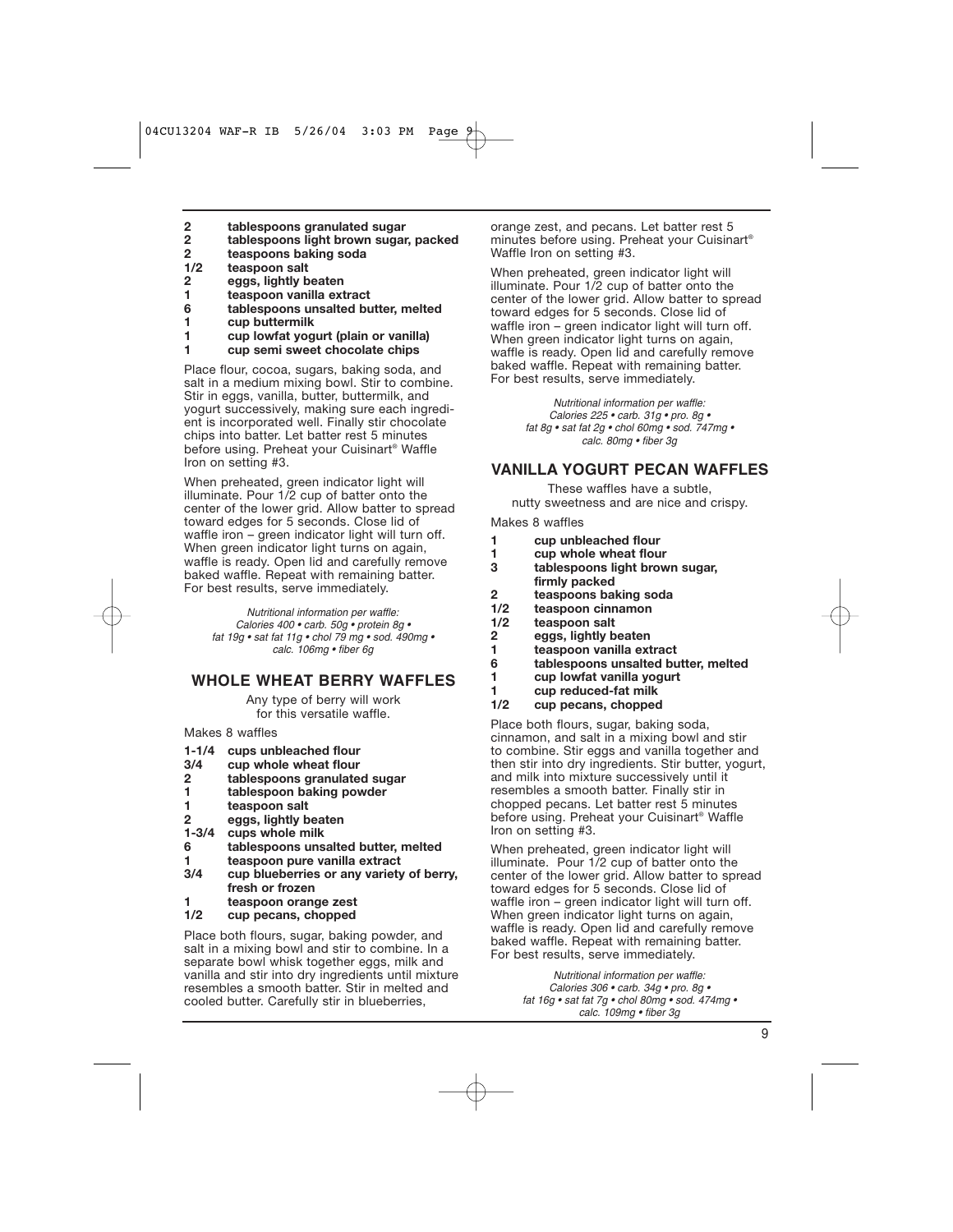#### **SAVORY CHEDDAR CHIVE CORNMEAL WAFFLES**

These crispy, savory waffles are good to serve with soups or your favorite chili in place of corn muffins. You may also try them with scrambled eggs and bacon for brunch or supper.

Makes 10 waffles

- **1-1/4 cups all-purpose flour**
- **1 cup cornmeal (yellow or white)**
- **1 tablespoon granulated sugar**
- **1 tablespoon baking powder**
- **1/2 teaspoon baking soda**
- **1/4 teaspoon salt**
- **3 ounces shredded sharp Cheddar cheese (about 3/4 cup)**
- **2 tablespoons chopped fresh chives**
- **1-3/4 cups reduced-fat milk**
- **6 tablespoons vegetable oil**
- **2 large eggs**
- **3-5 dashes hot sauce, such as \*Tabasco®**

Place flour, cornmeal, sugar, baking powder, baking soda, and salt in a large mixing bowl; stir to combine. Add shredded Cheddar and chopped chives; stir. Place the milk, oil, eggs, and hot sauce a separate bowl; stir with a whisk to blend. Add to the dry ingredients and stir until smooth. Let batter rest 5 minutes before using. Preheat your Cuisinart® Waffle Iron on setting #3.

When preheated, green indicator light will illuminate. Pour 1/3 cup batter just a little behind the center of the lower grid; allow batter to spread toward edges for 5 seconds. Close lid of waffle iron – green indicator light will turn off. When green indicator light turns on again, waffle is ready. Open lid and carefully remove baked waffle. Repeat with remaining batter. For best results, serve immediately.

> Nutritional information per waffle: Calories 239 • carb 25g • pro 8g • fat 12g • sat fat 2g • chol 50mg • sod 262 mg • calc. 121mg • fiber 1g

\*Tabasco® is a registered trademark owned by the McIlhenney Co.

#### **PROTEIN WAFFLES**

These oatmeal waffles have a delightful taste, not to mention they are high in protein and very easy to prepare.

Makes 6 waffles

- **1-1/2 cups old-fashioned oats**
- **3/4 cup unbleached flour**
- **3 tablespoons sugar**
- **2 teaspoons baking powder**
- **1/2 teaspoon cinnamon**
- **1/2 teaspoon salt**
- **2 eggs, lightly beaten**
- **6 tablespoons oil**
- cup cottage cheese
- **1 cup reduced-fat milk**

Place oats, flour, sugar, baking powder, cinnamon, and salt in a mixing bowl. Stir to combine. Stir in remaining ingredients as listed one at a time until mixture resembles a smooth batter. Let batter rest 5 minutes before using. Preheat your Cuisinart® Waffle Iron on setting #3.

When preheated, green indicator light will illuminate. Pour 1/2 cup of batter onto the center of the lower grid. Allow batter to spread toward edges for 5 seconds. Close lid of waffle iron – green indicator light will turn off. When green indicator light turns on again, waffle is ready. Open lid and carefully remove baked waffle. Repeat with remaining batter. For best results, serve immediately. You may keep waffles warm on a rack placed on a baking sheet in a warm (200°F) oven.

Nutritional information per waffle: Calories 342 • carbohydrates 35g • protein 11g • fat 18g • sat fat 3g • chol 75mg • sodium 391mg • Calcium 86mg • fiber 3g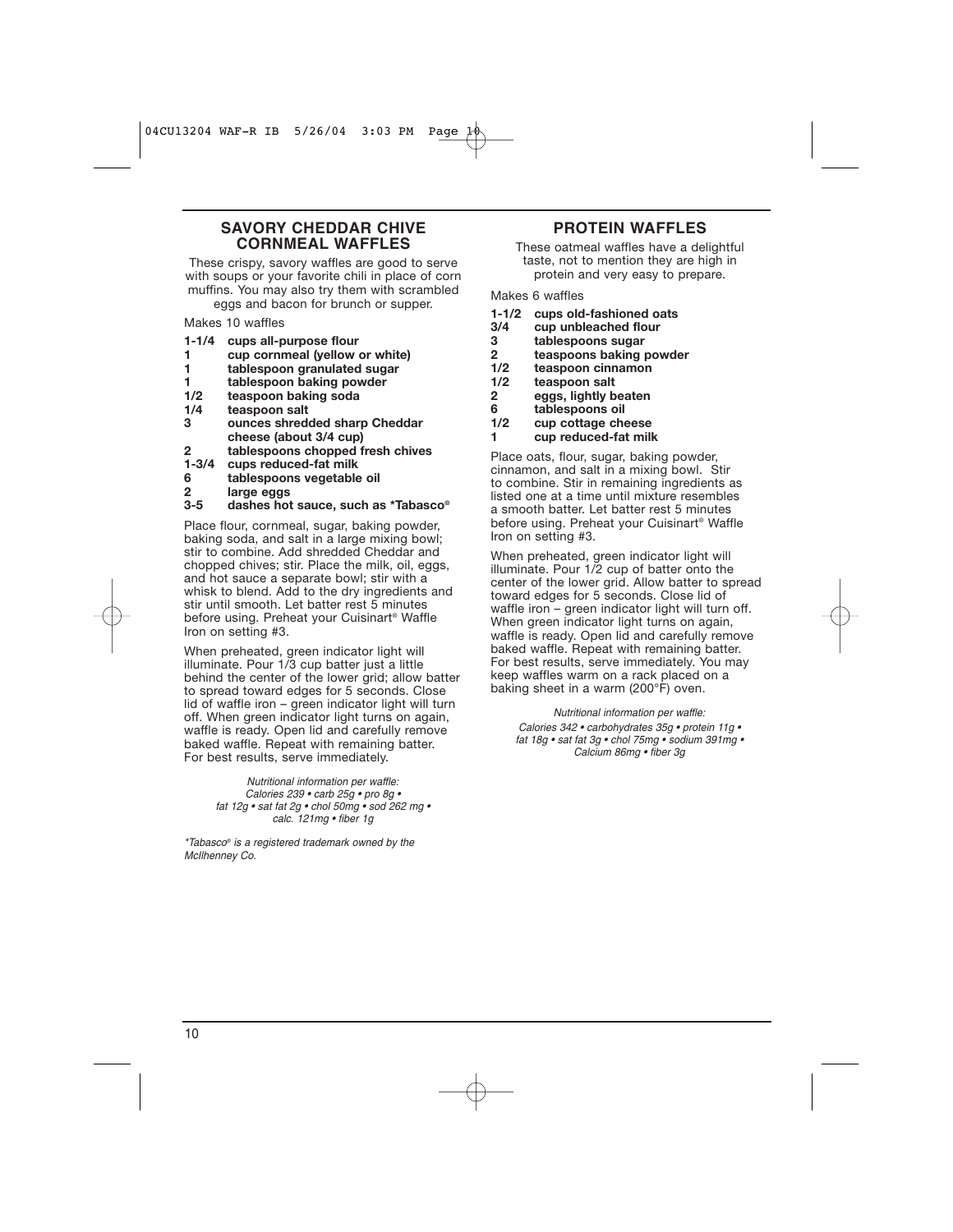### **WARRANTY**

### **Limited Three-Year Warranty**

This warranty is available to consumers only. You are a consumer if you own a Cuisinart® Traditional Waffle Iron which was purchased at retail for personal, family or household use. Except as otherwise required under applicable law, this warranty is not available to retailers or other commercial purchasers or owners. We warrant that your Cuisinart<sup>®</sup> Traditional Waffle Iron will be free of defects in materials and workmanship under normal home use for 3 years from the date of original purchase.

We suggest you complete and return the enclosed product registration card promptly to facilitate verification of the date of original purchase. However, return of the product registration card does not eliminate the need for the consumer to maintain the original proof of purchase in order to obtain the warranty benefits. In the event that you do not have proof of purchase date, the purchase date for purposes of this warranty will be the date of manufacture.

If your Cuisinart® Traditional Waffle Iron should prove to be defective within the warranty period, we will repair or, if we think necessary, replace it. To obtain warranty service, please call our Customer Service Center toll-free at 1-800-726-0190 or write to: Cuisinart, 150 Milford Road, East Windsor, NJ 08520.

To facilitate the speed and accuracy of your return, enclose \$10.00 for shipping and handling. (California residents need only supply a proof of purchase and should call 1-800-726-0190 for shipping instructions.) Please be sure to include your return address, description of the product's defect, product serial number, and any other information pertinent to the return. Please pay by check or money order.

**NOTE:** For added protection and secure handling of any Cuisinart® product that is being returned, we recommend you use a traceable, insured delivery service. Cuisinart cannot be held responsible for in-transit damage or for packages that are not delivered to us. Lost and/or damaged products are not covered under warranty.

Your Cuisinart® Traditional Waffle Iron has been manufactured to the strictest specifications and has been designed for use only with authorized accessories and replacement parts.

This warranty expressly excludes any defects or damages caused by accessories, replacement parts or repair service other than those authorized by Cuisinart.

This warranty does not cover any damage caused by accident, misuse, shipment or other than ordinary household use.

This warranty excludes all incidental or consequential damages. Some states do not allow the exclusion or limitation of these damages, so they may not apply to you.